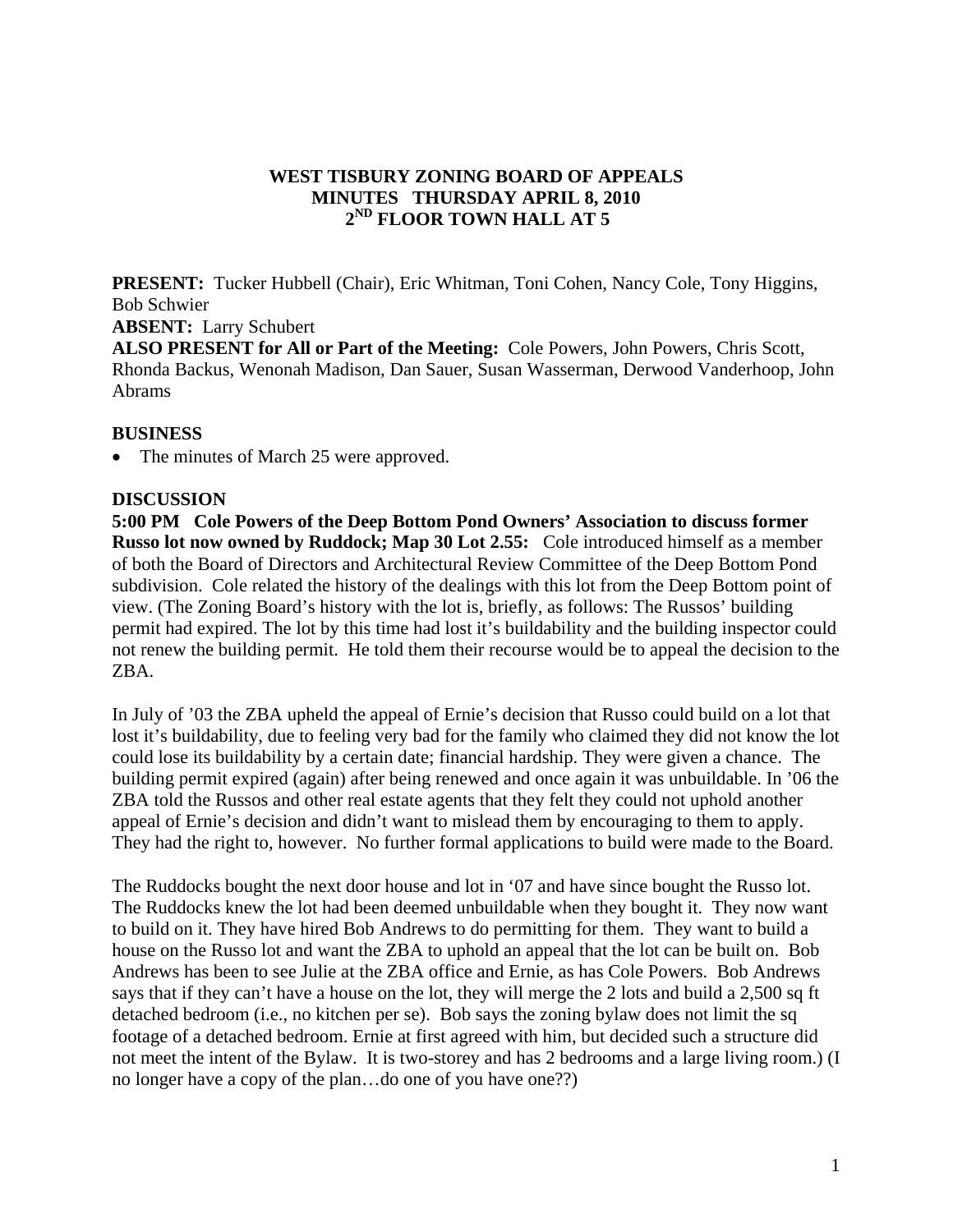Cole said the DBPOA have recently discovered there is a clause in the covenant put in by developer Rossbeck: That if a lot does not have enough acreage for buildability due to not making the development closure schedule for buildout of lots, and borders on the common, the Association can sell them enough of the common land to make up the 3 acres. The lot owner is then required to return its use to common land, not build on it. None of the parties involved, including lawyers, spotted this clause. Cole and the Association do not want this to become a practice at Deep Bottom. They would like the ZBA to hear and grant an appeal that it is a buildable lot based on the prospect that there will be a house built there anyway. The DBPOA oppose the idea of the lot merge and any kind of guest house arrangement. Cole said that the Town would get more revenue from the lot if there is a house on a separate lot.

Nancy Cole said, if they have 3 acres, just get a building permit; it would be of no concern to the ZBA. Cole said it would be costly and a headache to convey. Tucker said he couldn't vote for it; it's an unbuildable lot to him like any other. Nancy said she felt bad for the Russos; it wouldn't be fair to grant an appeal to someone else after discouraging the Russos from applying again. It was pointed out to Cole that under the bylaws it could become buildable under affordable housing provisions. Cole said money was no object for the Ruddocks; this would not be an option they would take. The Board told Cole there would be no basis at this point for them to overturn that the lot is unbuildable; DBPOA should use their own solutions to respond to the Ruddocks desire to build on the property.

# **HEARINGS**

**5:20 PM An application by Daniel Sauer and Wenonah Madison of 7A Foods** to amend, alter and extend a special permit granted in 1993 in regard to the running of "Back Alley's": To continue to serve as a food counter keeping the same permitted hours, and to prepare value added food products, to have a take-away food program, to have a take-out and ice cream window and to be able to give sustainable food cooking classes at some time in the future. Sections 11.1-3 and 9.3-3 of Zoning Bylaws; Map 32 Lot 58.1; 1045 State Rd; Village Residential Dist. *Correspondence: None* 

The Board had copies of Dan and Wenonah's statement and interior floor plans. The 8 page statement included 1) a mission statement; 2) the name 7A ;3) Description of business (storefront and prepared foods); 4) Personnel; 5) in closing; and a sample menu and a sample of the prepared foods to be available. The plans were 1) Kitchen and Hallway Revision; 2) Existing Building Layout; 3) Enlarged Kitchen with no Hallway.

They explained they wanted to keep the spirit of the business as it has been; that is, sandwiches, soup, salads. They would like to serve made to order food. They will be making interior changes to make better use of the space; to have more room for baking for example and to be able to keep different prep areas separate. They would like to have a window from which to sell ice cream and already prepared items from a limited menu. They envision perhaps closing the main door at 6, say, and keeping the window open until 9. (the former Garcia's Deli was granted to be open until 9.)

Tucker asked if they had talked to the Board of Health about outside tables. They had and due to water flow, will not be having tables outside. The Board noted that it's just as well as people at tables linger and parking can be at a premium. Wenonah said that between her and her husband Dan, they had 30 years of restaurant experience. They have run the Outermost Inn's restaurant for the last 5 years. Dan was the Chef there. The business grew while they were there. They grew vegetables, bought local fish, bought from farmers, and they'd like to bring the same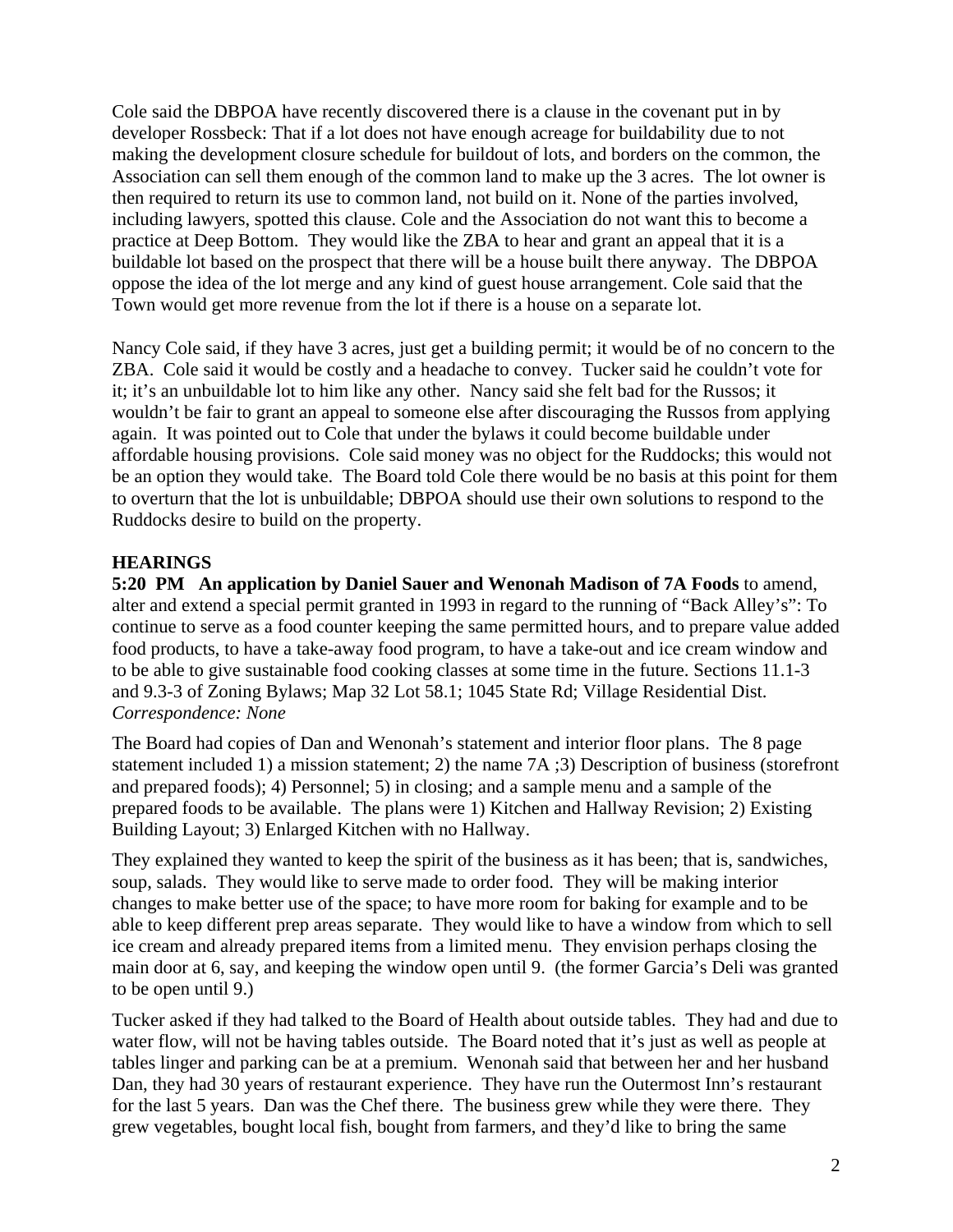feeling to 7A Foods. They grow a lot of produce that they used for meals at the Outermost Inn. This is a first time venture for them to be running a place with their own funds. They would like to make prepared foods, and have been in discussion with John Powers about this. They would like to do value added products. They know the place will take a lot of work.

Tucker told them they would need to comply with former conditions on the property such as for lighting and trash. They have a copy of the former conditions. As far as signs go, they will keep the same size on the store, and Chris Scott for Front Alleys will work toward getting a T-sign for both establishments.

Tucker opened discussion to those in attendance. Abuttor Susan Wasserman said it would be great for the up-island contractors to have a place to eat, but to not forget it's a neighborhood. She said she was also speaking on behalf of David McCullough who is not on the Island. She is concerned about the window, tables, and hours.

Chris Scott and Rhonda Backus of MV Preservation Trust, who own Alley's Store, spoke. Chris was happy to have a quality business apply to be at Back Alley's. Having 7A Foods next door would enhance their business; Rhonda said Alley's hours were 7 to 7 in the summer; the quietest time for them is afternoon while people are at the beach. It was discussed that Paul Garcia was granted an amendment to a Special Permit to allow staying open until 9. The permit was given for a year to be looked at after this period to see if was working out. The Board said they had not had any complaints. John Powers, Board of Health Agent, said he had 3 neighbors come in and complain about trash and after 9 PM noise. The ZBA said they had been unaware of these complaints. They questioned whether the hours should be as late as until nine. They told the applicants that, if granted to be open to nine, at 9 PM all activity would have to stop. Tucker suggested that the ice cream be granted on a trial basis. Wenonah explained that there were two ways to go: Make it themselves or order it from a good ice cream maker. If they are making it, they would be investing in equipment to do so. They would lose money if they were ordered to cease serving it if this were the case. They don't know if they can make it or not yet as it is up to the Bd. Of Health. John Powers said the proposal is too big for them to look at. It needs more concrete plans: Menu, set-up, equipment, wastewater information.

Dan said they are negotiating with the Tribe re whose paying what for equipment, renovations. Tucker asked the Board if they'd like to continue or vote this night. Nancy said they would be voting to OK the use and she feels the main change is the addition of the window. When asked Dan and Wenonah said they would like to have the vote that night. There are no major changes, plus the Tribe would like to know that they have been permitted. The Board discussed conditioning the window on a trial basis for one year, and that no tables were allowed, and that previous conditions on the business would apply. If the window seems to have a bad effect on parking and traffic, the Board would revisit the situation. If they could no longer use the window, it would not mean they couldn't sell ice cream.

John Powers said he has to see what they are selling out of the window "station". What if someone wants a soda, or candy or a bag of chips? What is being sold affects how the station should be set up. Bob Schwier felt the Board should back away from micromanaging; let them run their own business; permit it and let them work things out with John Powers. Eric suggested the Board continue the hearing until the Board of Health finishes their permitting. He and other members told the applicants not to be worried by this; they are in favor of the business. The hearing was continued until April 22 at 6 PM.